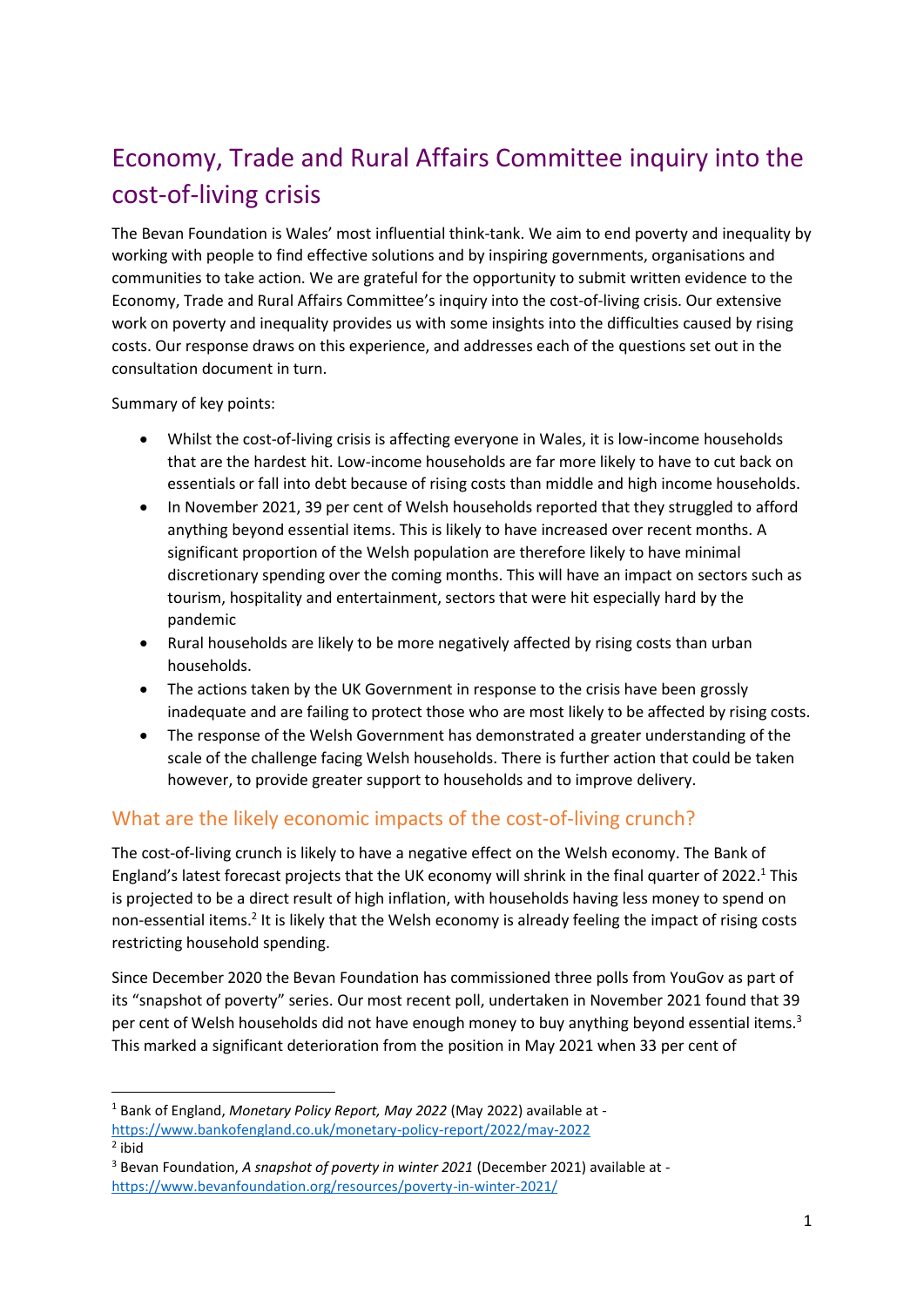households reported that they did not have enough money to spend on anything other than essentials.<sup>4</sup>

More recent increases in living costs are likely to have seen the position of many Welsh households deteriorate further. A significant proportion of the Welsh population are therefore likely to have minimal discretionary spending over the coming months. This will have an impact on sectors such as tourism, hospitality and entertainment, sectors that were hit especially hard by the pandemic. In turn, this could have an impact on unemployment, with the Bank of England forecasting that unemployment will increase past 5 per cent over the coming months.<sup>5</sup>

Even businesses that provide essential services are likely to feel the impact of the cost-of-living crunch over the coming months. In November 2021, a staggering 165,000 Welsh households either sometimes or always struggled to afford all their essentials.<sup>6</sup> Households trapped in such a position face an impossible choice, cut back on essentials, borrow money, or fall into arrears on a bill. Businesses are therefore likely to have to manage higher rates of arrears and debt from their customers.

More importantly than the impact on business, however, is the impact of such pressures on the thousands of Welsh households that are struggling to afford all the essentials they require. Over recent months the Bevan Foundation have been working in partnership with Action in Caerau and Ely to understand people's lived experience of poverty. Through this work we have heard first-hand about the difficult decisions Welsh households are having to make on a daily basis as a result of rising costs. The insights shared by Action and Caerau and Ely in response to this committee's inquiry captures vividly the real-life impact of these pressures.

### How are cost of living pressures affecting the workforce, and how are different groups within the workforce being affected?

For thousands of people across Wales, being in work was no guarantee of good quality living standards long before the more recent pressure on costs. In 2017/18 to 2019/20 250,000 adults and 140,000 children were living in poverty in households where at least one adult was in work.<sup>7</sup> Of these, 120,000 adults and 70,000 children were living in poverty where all adults living in the household were in work.<sup>8</sup>

Low pay, irregular working hours and unfair terms and conditions are all factors that have contributed to high numbers of people living in poverty despite being in work. When these factors combine with an inadequate social security system and high housing and childcare costs, it is little wonder that so many households were already finding life difficult. It is these workers that are being hardest hit by cost-of-living pressures.

[https://statswales.gov.wales/Catalogue/Community-Safety-and-Social-](https://statswales.gov.wales/Catalogue/Community-Safety-and-Social-Inclusion/Poverty/childreninrelativeincomepoverty-by-economicstatusofhousehold)

[Inclusion/Poverty/childreninrelativeincomepoverty-by-economicstatusofhousehold](https://statswales.gov.wales/Catalogue/Community-Safety-and-Social-Inclusion/Poverty/childreninrelativeincomepoverty-by-economicstatusofhousehold)

<sup>4</sup> ibid

 $5$  Bank of England n(1)

<sup>6</sup> Bevan Foundation n(3)

<sup>7</sup> Stats Wales, *Working age adults in relative income poverty by economic status of household* available at [https://statswales.gov.wales/Catalogue/Community-Safety-and-Social-](https://statswales.gov.wales/Catalogue/Community-Safety-and-Social-Inclusion/Poverty/workingageadultsinrelativeincomepoverty-by-economicstatusofhousehold)

[Inclusion/Poverty/workingageadultsinrelativeincomepoverty-by-economicstatusofhousehold;](https://statswales.gov.wales/Catalogue/Community-Safety-and-Social-Inclusion/Poverty/workingageadultsinrelativeincomepoverty-by-economicstatusofhousehold) and Stats Wales, *Children in relative income poverty by economic status of household* available at -

<sup>8</sup> ibid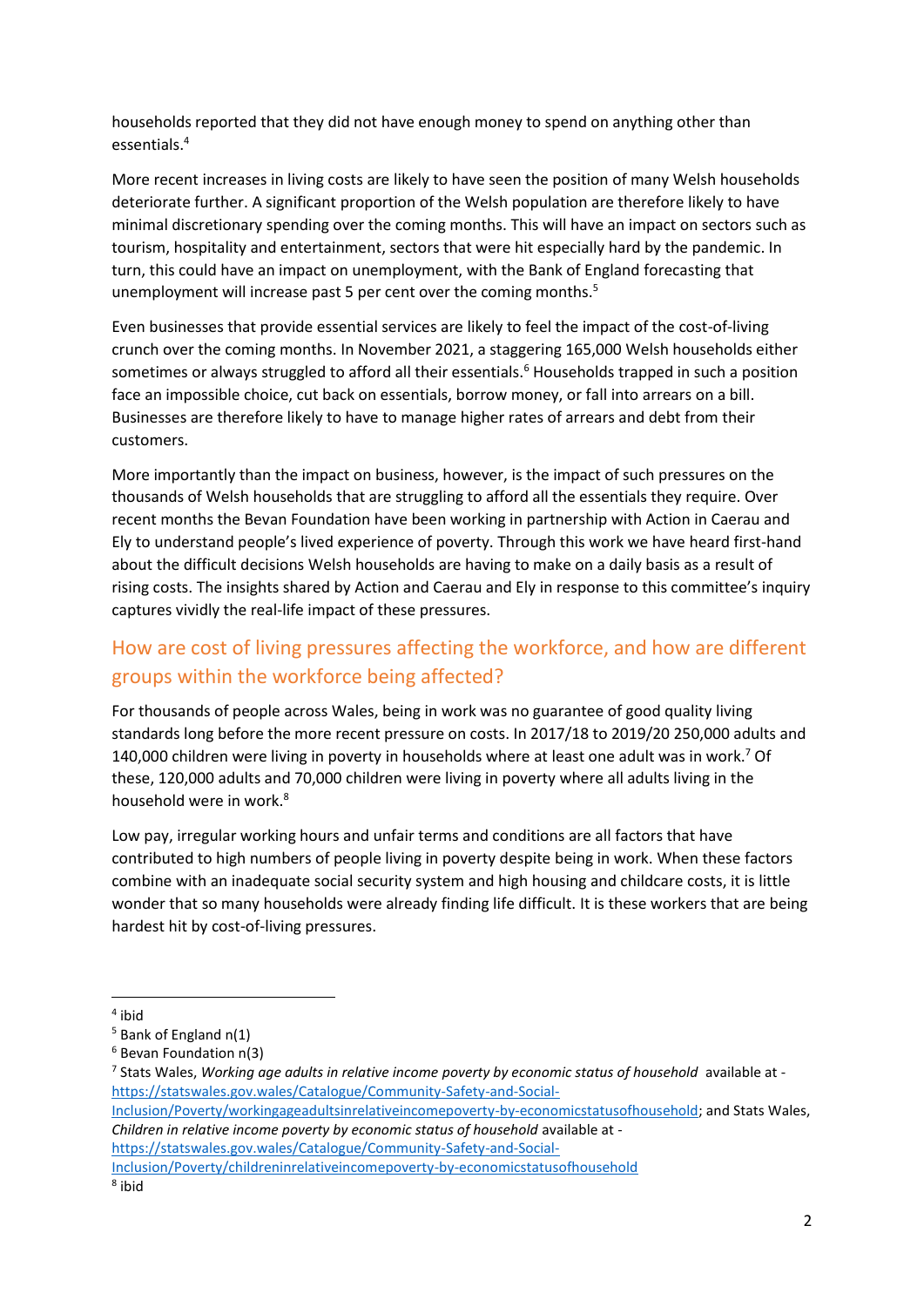There is a body of evidence that demonstrates that workers in low-income households are being harder hit by rising costs than workers in high-income households. For example, the Bevan Foundation's most recent *Snapshot of poverty* report showed that lower income household were more likely to cut back on essentials and were more likely to have fallen into debt in November 2021 than higher income households.<sup>9</sup>

Low-income households spend a higher proportion of their household expenditure on essential items such as food and fuel.<sup>10</sup> As a result, when costs rise low-income households have far less wiggle room within their budget, forcing households to cut back or fall into debt. Given that there were 250,000 working age adults living in poverty in working households even before the current crisis, it is clear that the number of workers that are set to be pushed into real hardship will be significant.

Not only are low-paid workers more likely to be directly affected by increases in costs, but they could also be at greater risk of the broader economic effects of the crisis. As set out in our response to question 1, increasing costs are likely to lead to people cutting back on discretionary spending as they try and ensure they have enough money to spend on essentials. This in turn is likely to have an impact on unemployment rates.

Some of the sectors that are most likely to be negatively affected by households cutting back on non-essential spending are sectors that were shut completely during Covid-19 lockdowns. The sectors that were locked down, were, by default, providing non-essential services and goods. The fact that low paid workers were more likely to work in locked down sectors therefore raises the concern that low paid workers could bare the brunt of any increase in unemployment.<sup>11</sup>

It is not just low-income workers that are likely to be more negatively affected by rising living costs. Households with children, disabled people and minority ethnic groups are all likely to be more significantly affected by rising costs than the general workforce.<sup>12</sup> This is in part the result of such households being more likely to live in poverty prior to the current crisis.

### How are cost of living challenges impacting upon businesses and economic sectors, and how are businesses responding to these?

As set out in response to the previous two questions cost of living challenges are set to have a significant impact on Welsh businesses. Rising costs are already squeezing household incomes, meaning that households have less disposable income. This is likely to have a negative effect on sectors such as hospitality and tourism as households reduce their spending on non-essential items. Even those businesses that offer essential services are likely to be affected, with more and more households set to fall behind on their bills as they try and make to ends meet.

The challenge facing businesses are compounded by the fact that the same factors that are affecting consumer behaviour is also affecting the ability of businesses to respond to changing demand. Rising

<sup>&</sup>lt;sup>9</sup> Bevan Foundation, n(3)

<sup>10</sup> Bevan Foundation, *State of Wales briefing: Cost of living* (February 2022) available at <https://www.bevanfoundation.org/resources/state-of-wales-briefing-cost-of-living/> (member only)

<sup>11</sup> Wales Fiscal Analysis, Cardiff University, *Covid-19 and the Welsh economy: shutdown sectors and key workers* (June 2020) available at -

[https://www.cardiff.ac.uk/\\_\\_data/assets/pdf\\_file/0009/2409921/Covid\\_economy\\_report\\_1\\_Final\\_rep.pdf](https://www.cardiff.ac.uk/__data/assets/pdf_file/0009/2409921/Covid_economy_report_1_Final_rep.pdf) <sup>12</sup> Bevan Foundation n(3)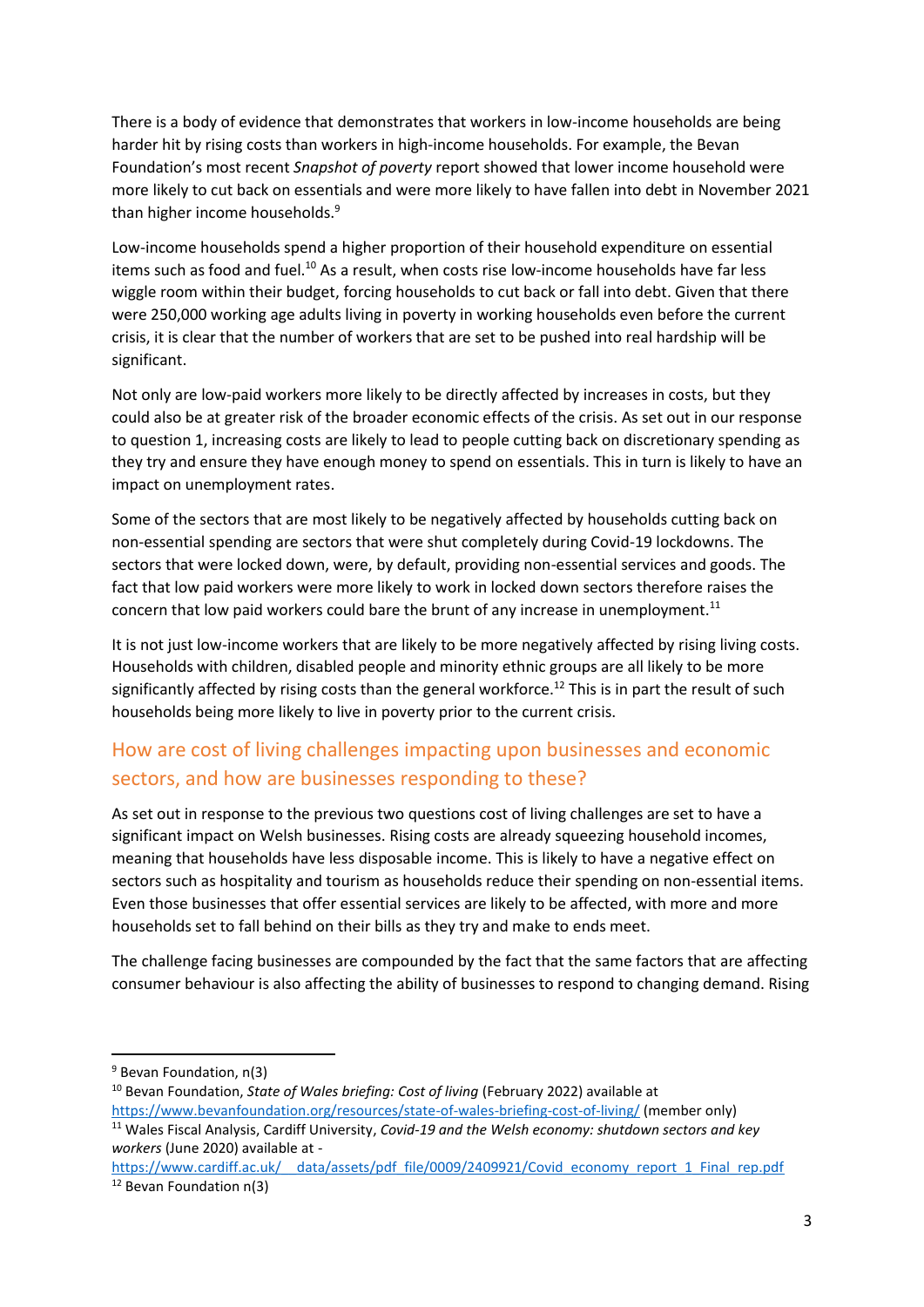food and energy costs, for example, are already eating into the margins of many restaurants. Dropping prices to entice more customers is therefore unlikely to be viable option for many.

## How are rural communities being affected by the cost-of-living crunch, and to what extent are the pressures they face different to urban areas?

Rural communities are likely to be more severely affected by the cost-of-living crunch than urban communities. There are two primary reasons why rural communities are likely to be more severely affected.

First, household expenditure is higher in rural areas than in urban areas. The average rural household at GB level spends £641.10 per week on essentials compared with £572.90 for the average urban household.<sup>13</sup> Rural households therefore have less room within their budgets to manage any increases in living costs, with this being especially true for low-income households in rural areas.

A second reason why rural households are more likely to negatively affected by rising living costs is that public services and charitable support are harder to access in rural areas. The difficulty in accessing public services is one reason why rural households face higher living costs than urban households. A lack of public transport, for example, means that rural households are more reliant on private vehicles. As a result, the average rural household spends £105 per week on transport compared to £76.40 a week for the average urban household.<sup>14</sup> It is also likely to mean, that emergency support, such as that provided by foodbanks will be harder to access in rural areas, with people having to travel to local towns or larger villages to access support. Low-income households living in rural areas could therefore face a double challenge as they seek to manage rising living costs.

# How effective are the support measures that the Welsh and UK governments have put in place, and what further support might be needed over the coming months?

The measures put in place by the UK Government to manage the cost-of-living crisis have been grossly inadequate. To date the UK Government has taken very little action to provide targeted support to low-income households, the households that will be most seriously affected by rising costs. Action such as increasing benefits in line with inflation and ending the freeze on the Local Housing Allowance will put more money in the pockets of the households that need it the most, reducing the risk of households having to chose between heating and eating. Such measures would not only benefit people that are out of work but will also benefit many workers that are in low paid roles.

The response of the Welsh Government has demonstrated a greater understanding of the scale of the challenge facing Welsh households. Analysis undertaken by Wales Fiscal Analysis at Cardiff University shows that the nearly £340m package of measures announced by the Welsh Government in February 2022 to support families is significantly more generous than the measures taken in other parts of the UK.<sup>15</sup> There is no doubt that measures such as the creation of the Winter Fuel Support

<sup>&</sup>lt;sup>13</sup> Bevan Foundation n(10)

 $14$  ibid

<sup>15</sup> Wales Fiscal Analysis, Cardiff University, *When ends don't meet, a cost of living update* (March 2022) available at -

https://www.cardiff.ac.uk/ data/assets/pdf\_file/0005/2612237/cost\_of\_living\_report\_08Mar2022.pdf